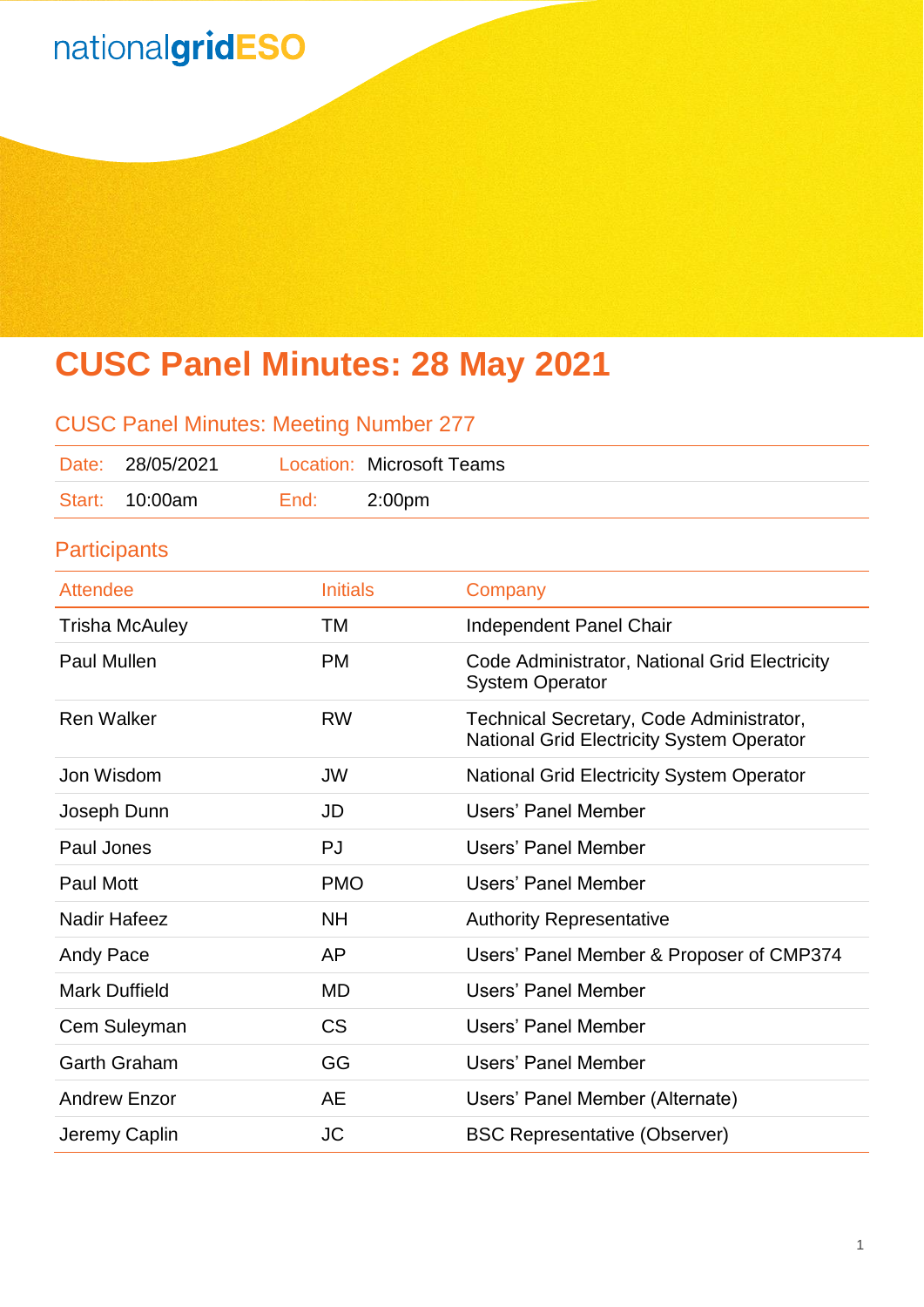| lan Ascroft        | IΑ              | National Grid Electricity System Operator -<br>Observer |
|--------------------|-----------------|---------------------------------------------------------|
| <b>Tom Steward</b> | TS              | Proposer of CMP344 (Agenda item 7)                      |
| Sinead Quinn       | SQ              | Authority Representative (Agenda item 19)               |
| <b>Apologies</b>   | <b>Initials</b> | Company                                                 |
| Grace March        | GM              | Users' Panel Member                                     |

## **1.** Introductions and Apologies for Absence

10902. Apologies were received from Grace March. Andrew Enzor attended as the Alternate.

#### **2.** Approval of minutes from previous meetings

10903. The meeting minutes from the CUSC Panels and Special CUSC Panels held on 22 and 26 March 2021, 16, 21 and 30 April 2021, 10 and 14 May 2021 were approved by the Panel.

## **3.** Action log

10904. The CUSC Panel reviewed the open actions from the meeting held on 30 April 2021, which can be found on the Actions Log.

## **4.** Chair update

10905. TM had no further updates for the Panel.

## **5.** Authority decisions

- 10906. NH advised the Panel that the Ofgem website will be undergoing construction and therefore Ofgem will be unable to publish decisions for a period of time in June 2021. NH stated that the actual dates are yet to be confirmed, but once known, these will be shared with Panels and Industry. **ACTION**
- 10907. NH confirmed that Ofgem will still continue to work on modifications and any decisions expected in the period that the website is down will be published afterwards. GG noted that all decisions (including historic ones) need to be held on the Ofgem website so could Ofgem ensure that everything is still accessible to stakeholders. NH confirmed he would feed this concern back to colleagues. **ACTION**
- 10908. NH stated that the following decisions have been published since the Panel held on 30 April 2021:
	- [CMP344](https://www.nationalgrideso.com/industry-information/codes/connection-and-use-system-code-cusc-old/modifications/cmp344) *'Clarification of Transmission Licensee revenue recovery and the treatment of revenue adjustments in the charging methodology'* On 5 May 2021, Ofgem sent this back as the Final Modification Report lacks clarity.
	- [CMP373](https://www.nationalgrideso.com/industry-information/codes/connection-and-use-system-code-cusc-old/modifications/cmp373-deferral) *'Deferral of BSUoS billing error adjustment'.* Authority decision received on 23 April 2021 to approve request for urgency. On 24 May 2021, Ofgem approved CMP373, with an implementation date of 1 October 2021.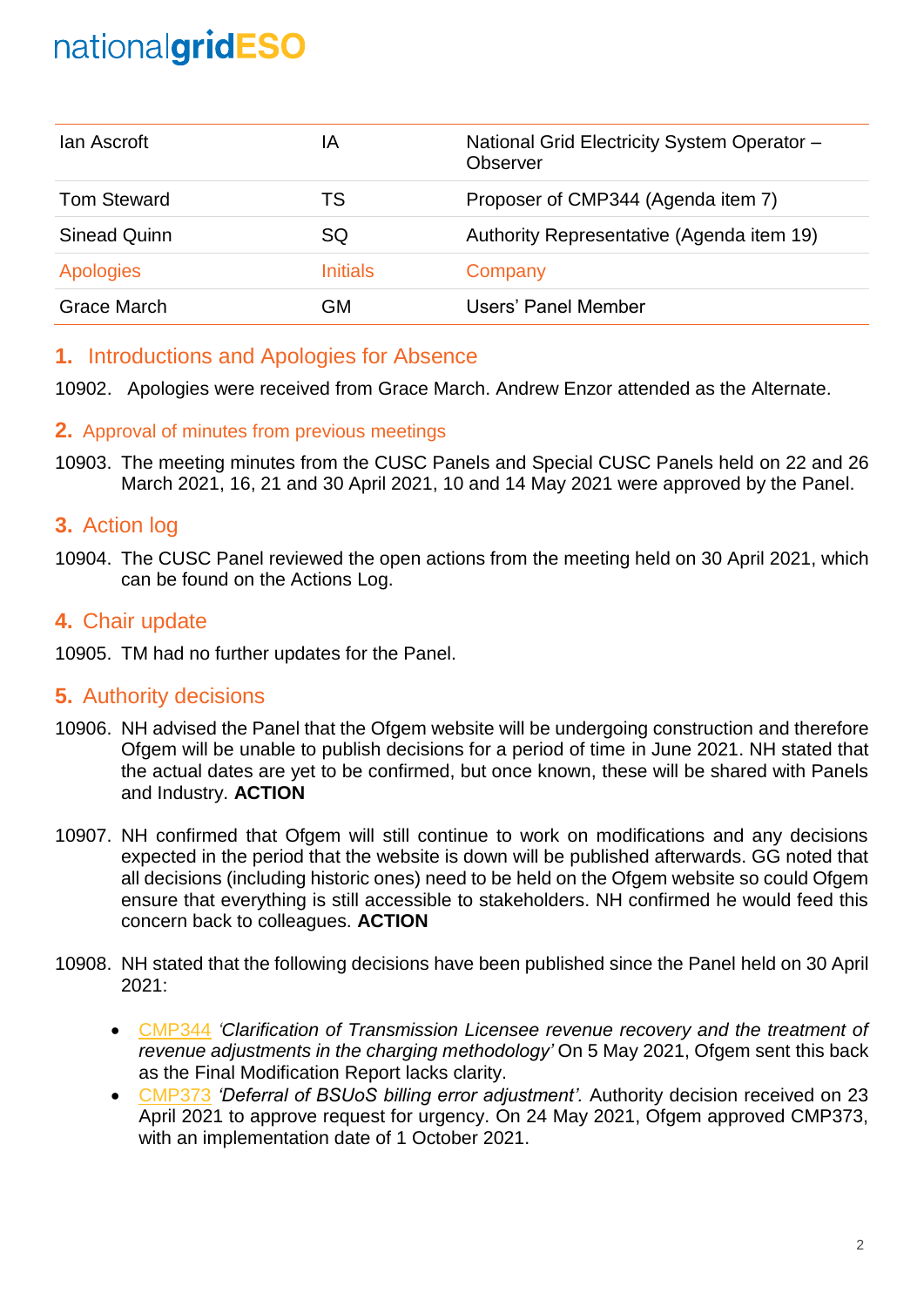#### **Awaiting Decisions**

10909. NH did provide an update at Panel on the Modifications awaiting decision. However, on 25 May 2021, Ofgem had already published a table that provides the expected decision date, or date they intend to publish an impact assessment or consultation, for code modifications/proposals that are with them for decision [here](https://www.ofgem.gov.uk/system/files/docs/2021/05/code_modification_proposals_with_ofgem_for_decision_-_expected_publication_dates_timetable.pdf) and the CUSC position is summarised below:

|                                        | <b>Modification Decision Date</b>                                                                                             |
|----------------------------------------|-------------------------------------------------------------------------------------------------------------------------------|
| CMP335/336<br>and<br><b>CMP343/340</b> | Consultation on CMP343 to be published 10 May 2021. Expected decision dates for<br>all these Modifications is 27 August 2021. |
| <b>CMP300</b>                          | 4 June 2021 (Post Meeting Note: this has been delayed but expected shortly)                                                   |
| <b>CMP280</b>                          | 8 June 2021 (Post Meeting Note: now 30 June 2021)                                                                             |
| <b>CMP292</b>                          | 30 June 2021                                                                                                                  |

## **6.** New modifications

[CMP374 'Extending contestability for Transmission Connections'](https://www.nationalgrideso.com/industry-information/codes/connection-and-use-system-code-cusc-old/modifications/cmp374-extending)

- 10910. AP (acting in the capacity of Proposer of CMP374) delivered a presentation on CMP374 to the CUSC Panel. AP explained that CMP374 seeks to allow new connectees to construct transmission assets to facilitate their connection to the wider transmission network.
- 10911. AP noted that following the Workgroup Consultation and Workgroup discussions for [CMP330](https://www.nationalgrideso.com/industry-information/codes/connection-and-use-system-code-cusc-old/modifications/cmp330-allowing) *'Allowing new Transmission Connected parties to build Connection Assets greater than 2km in length'* which seeks to amend the definition of Connection Assets in section 14 of the CUSC to allow cable and overhead line lengths over 2km to be contestable where agreed between the Transmission Owner and the User, the Original solution for CMP330 was amended. Following legal and CUSC Panel advice, the new solution proposed was out of scope of the original CMP330 defect and as such, advice was given that a new proposal should be raised to widen the defect and allow the modification to progress.
- 10912. A Panel member questioned if the proposed implementation date of 1 April 2022 is still required for this modification if the solution has changed. AP confirmed that CMP374 is not tied to a 1 April 2022 implementation. It was agreed that the Workgroup would review the timetable for CMP374 and present back to the June Panel. **ACTION**
- 10913. PM advised the Panel that AP is seeking amalgamation of CMP374 and CMP330. PM advised the Panel that the CUSC Governance rules CUSC 8.19.2 to 8.19.4 state *'Amalgamation is Panel's decision (CUSC 8.19.2)(a)) in this case (as CMP374 has not been raised by Ofgem) – Ofgem can issue a notice to the Panel Secretary under CUSC 8.14.3 instructing this not to be amalgamated'.* The test that Panel need to apply when considering whether or not to amalgamate is set out in CUSC 8.19.3 *"where the subject-matter of such CUSC Modification Proposals is sufficiently proximate to justify amalgamation on the grounds of efficiency and/or where such CUSC Modification Proposals are logically dependent on each other"*. Once amalgamated, this will be treated as a "single CUSC Modification proposal" (CUSC 8.19.4).
- 10914. The CUSC Panel unanimously agreed that CMP374 should follow standard governance route and proceed to Workgroup. The Panel also agreed to amalgamate CMP374 and CMP330. The Panel reviewed the Terms of Reference for CMP330 and agreed that no further terms were required for the amalgamated CMP330/CMP374 Workgroup.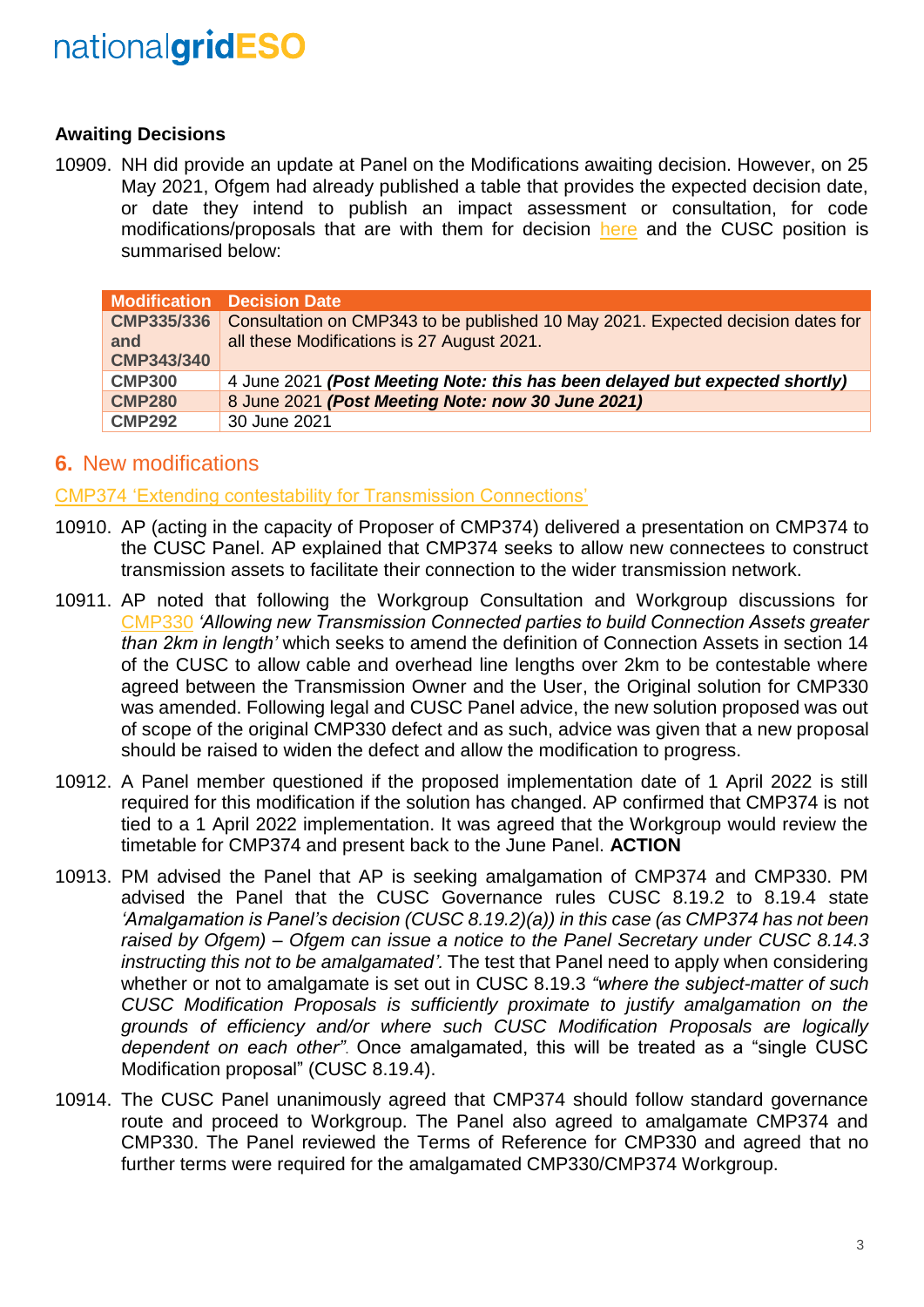## **7.** In Flight Modification Updates

10915. PM talked the Panel through the progression of the in-flight modifications. The in-flight modifications can be found within the CUSC Panel papers pack on the National Grid ESO website via the following link:

[https://www.nationalgrideso.com/industry-information/codes/connection-and-use-system](https://www.nationalgrideso.com/industry-information/codes/connection-and-use-system-code-cusc-old/meetings/cusc-panel-meeting-3)[code-cusc-old/meetings/cusc-panel-meeting-3](https://www.nationalgrideso.com/industry-information/codes/connection-and-use-system-code-cusc-old/meetings/cusc-panel-meeting-3)

- 10916. JD noted that from looking at the 12 month cross-code modification tracker, there has clearly been a high volume of work delivered. JD provided the Code Administrator with some advice, that whilst it is clear there's more opportunity for work to be delivered, it is important that a steady volume of work is delivered going forward.
- 10917. GG noted that it is important to use this data to show what Code Admin, Panel and Industry have achieved over the past year or so. PM agreed to do this.

[CMP344](https://www.nationalgrideso.com/industry-information/codes/connection-and-use-system-code-cusc-old/modifications/cmp344) 'Clarification of Transmission Licensee revenue recovery and the treatment of revenue adiustments in the charging methodology'

- 10918. PM advised the Panel that following the Ofgem decision to send back CMP344, the Proposer of the modification (TS) was attending the Panel to present their thoughts on next steps.
- 10919. In the CMP344 send back letter, Ofgem stated the following:
	- It is not clear from the FMR which OFTO costs the Proposal applies to;
	- It is not clear from the legal text which OFTO costs the Proposal applies to:
	- There is no quantitative information regarding how the change impacts each set of network users; and
	- Ofgem also suggested that CMP344 might be better addressed through the Offshore Transmission Network Review. TS argued that CMP344 does not appear to be within the scope of the Offshore Transmission Network Review and Panel agreed that this needs to be clarified by Ofgem at the start of the reconvened CMP344 Workgroup to address Ofgem's concerns. NH confirmed that there would be Ofgem representation.
- 10920. The Panel held a discussion on the next steps for addressing the send-back. The Panel agreed that the Workgroup should reconvene to address the points raised in the send back letter and amendments made to the Final Modification Report before it is re-submitted to Ofgem.
- 10921. It was also agreed that, should the legal text be amended, another Code Administrator Consultation will need to be held.

#### **8.** Discussions on Prioritisation

10922. The Panel reviewed the Prioritisation Stack. This can be found via the following link:

[https://www.nationalgrideso.com/industry-information/codes/connection-and-use-system](https://www.nationalgrideso.com/industry-information/codes/connection-and-use-system-code-cusc-old/meetings/cusc-panel-meeting-3)[code-cusc-old/meetings/cusc-panel-meeting-3](https://www.nationalgrideso.com/industry-information/codes/connection-and-use-system-code-cusc-old/meetings/cusc-panel-meeting-3)

10923. The Panel reviewed the following modifications and their position on the Prioritisation Stack: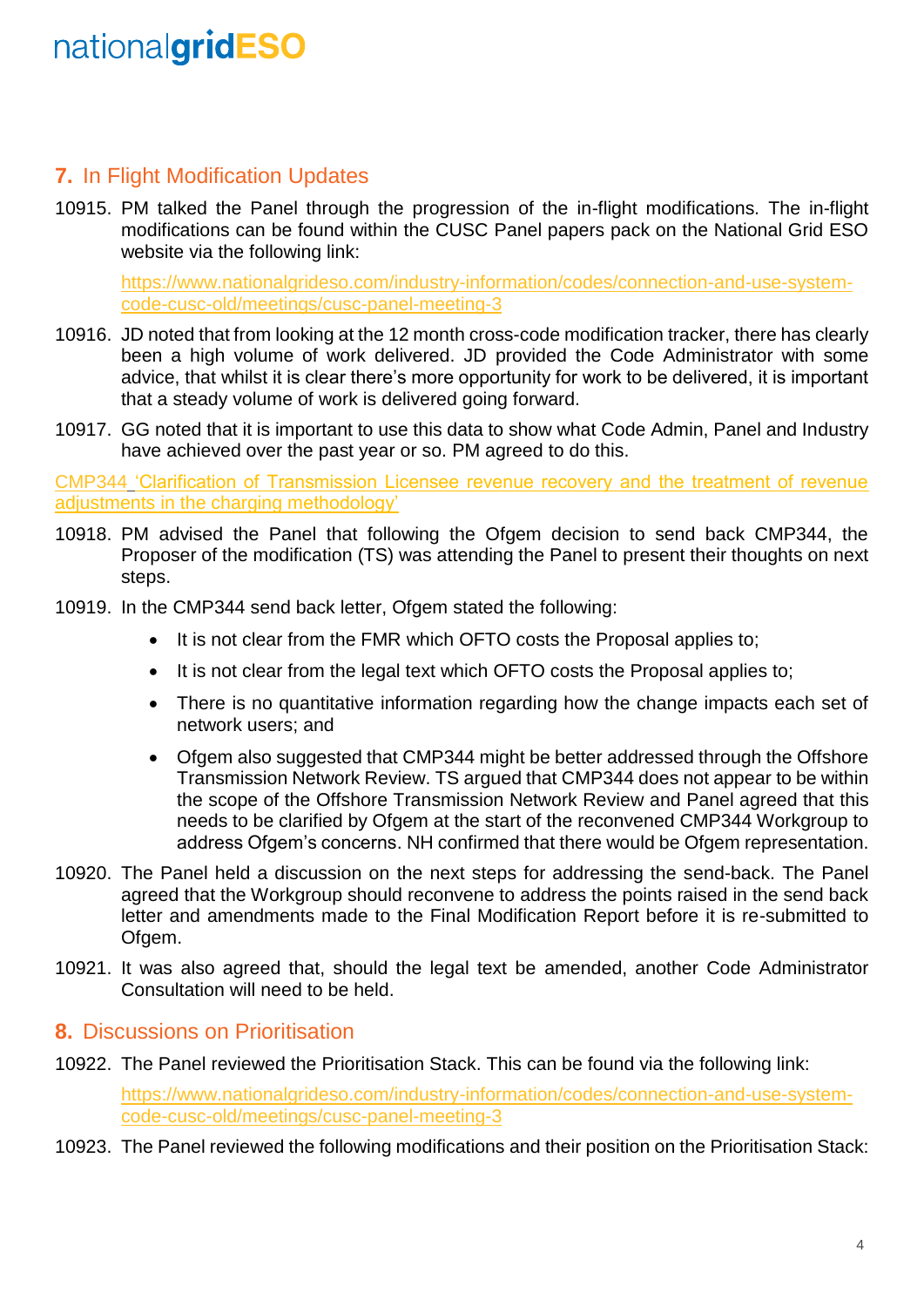| <b>Modification</b>  | <b>Comments</b>                                                                                                                                                                                                                                                                                                                                                                                                                                                                                                                        | <b>Position in Prioritisation Stack</b> |
|----------------------|----------------------------------------------------------------------------------------------------------------------------------------------------------------------------------------------------------------------------------------------------------------------------------------------------------------------------------------------------------------------------------------------------------------------------------------------------------------------------------------------------------------------------------------|-----------------------------------------|
| <b>CMP330/CMP374</b> | May 2021 Panel agreed that this should be<br>amalgamated with CMP330 and its position to<br>remain unchanged with the prioritisation stack.                                                                                                                                                                                                                                                                                                                                                                                            | Medium to High                          |
| <b>CMP344</b>        | Panel noted that Ofgem have requested the Final<br>Modification Report to be updated and returned<br>to them as soon as possible. Some Panel<br>members argued that this should be High in the<br>prioritisation stack as this is where CMP344 was<br>placed previously; however other Panel<br>members noted that CMP344 had a time<br>constraint before. Overall, Panel agreed for this<br>to be Medium to High priority and believed that 2<br>Workgroups would be needed, which are<br>anticipated to start from $\sim$ July 2021. | Medium to High                          |

## **9.** Workgroup Reports

10924. No Workgroup Reports were presented to Panel.

## **10.** Draft Final Modification Reports

**[CMP326 Introducing a 'Turbine Availability Factor' for use in Frequency Response Capacity](https://www.nationalgrideso.com/industry-information/codes/connection-and-use-system-code-cusc-old/modifications/cmp326-introducing)  [Calculation for Power Park Modules \(PPMs\)](https://www.nationalgrideso.com/industry-information/codes/connection-and-use-system-code-cusc-old/modifications/cmp326-introducing)**

- 10925. PM delivered a presentation on CMP326 to the CUSC Panel. PM advised that CMP326 seeks to introduce a cap on the MW element in the Holding Payment calculation to reflect reduced capability to ramp from de-loaded positions – this will be dependent on proportion of turbines available.
- 10926. CMP326 requires changes to CUSC 4.1.3.9, and so impacts on the European Electricity Balancing Guideline (EBGL) Article 18 Terms and Conditions. The required system functionality will be introduced for minimal cost as part of the build/scope for the replacement of the Ancillary Services Business (ASB) system (expected to be completed ~ September 2022).
- 10927. The implementation Date is 1 December 2022 this will allow the ESO to further engage with PPMs and wider industry (via the Wind Advisory Group) in order to develop efficient, proportionate and cost-effective arrangements for response capability reporting and resolve current data accuracy issues**.** PM stated that if and when CMP326 is approved by the Authority, the CUSC Panel will (every 2 months thereafter) receive updates on progress to ensure that CMP326 remains on course to meet 1 December 2022 implementation date.
- 10928. PM stated that the Workgroup concluded unanimously that the Original better facilitated the Applicable Objective (a) than the Baseline (the current CUSC). The CUSC Panel on 26 March 2021 unanimously agreed that the Workgroup had met its Terms of Reference and could proceed to Code Administrator Consultation.
- 10929. PM confirmed that one response was received to the Code Administration consultation which was held 6 April 2021 to 6 May 2021. The Respondent supported the CMP326 change and noted that CMP326 better facilitates Applicable Objective (a). This is because the proposed change will ensure that the Holding Payments made by the ESO in respect of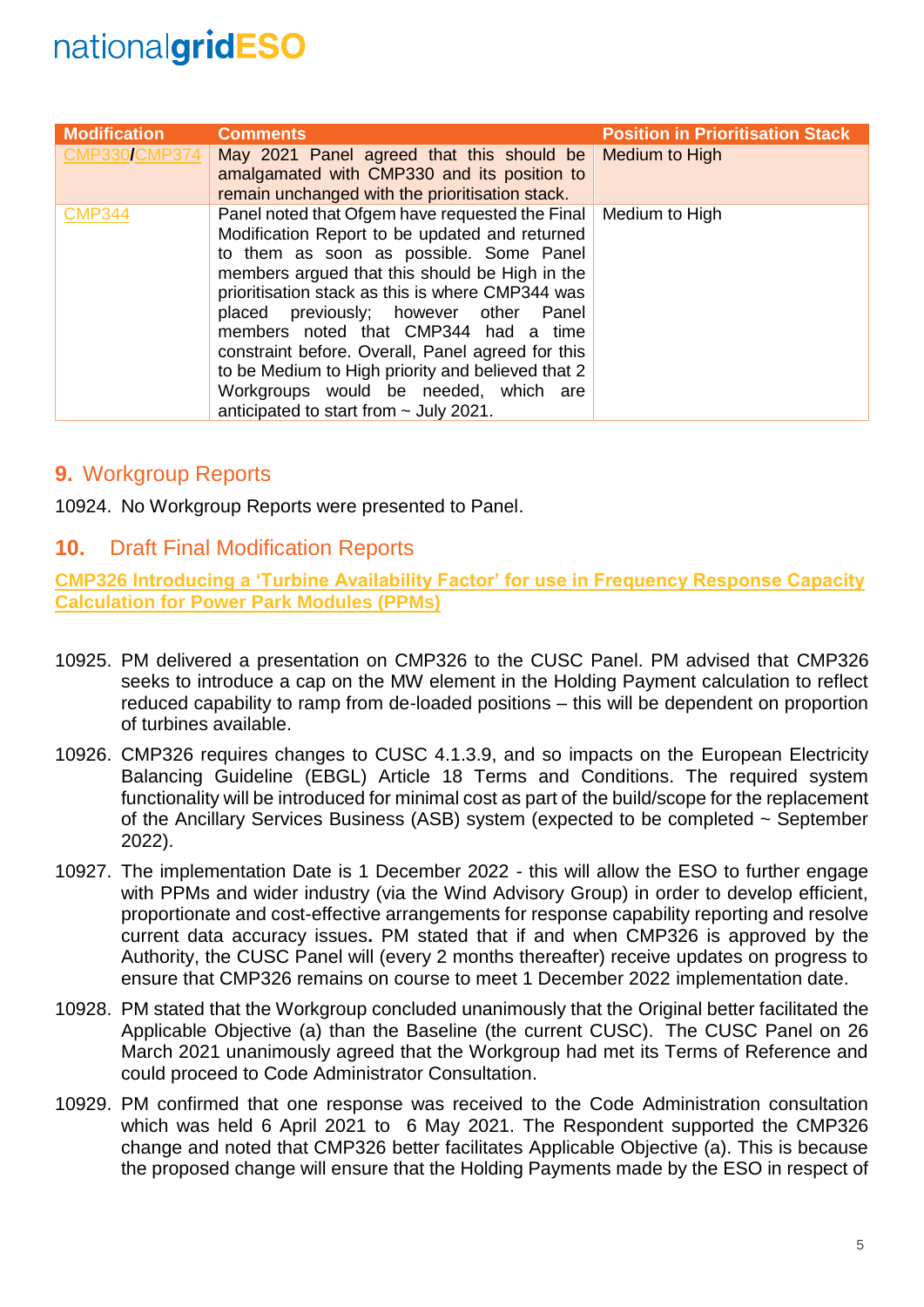Frequency Response for Power Park Modules (PPM) will be fully reflective of the true response capability and level of service the site in fact provides. The respondent also stated that there were no further EBGL interactions to add to those previously stated.

- 10930. The Panel discussed how CMP326 meets EBGL objective a *Fostering effective competition, non-discrimination and transparency in balancing markets.* GG noted that it was important in order to avoid a possible discrimination (which would be in conflict with the objectives and aims of EBGL), that the ESO ensures that it takes active steps to apply the CMP326 principle in the same way to all other providers of all other frequency related services / products. Other Panel members noted that CMP326 was raised to bring the treatment of Power Park Modules into line with that of other providers, whose Holding Payments are already scaled back if the availability of the plant is curtailed. *(Post Meeting Note: This conversation has been reflected in the CMP326 Final Modification Report)*
- 10931. The CUSC Panel held their recommendation vote on CMP326. The Panel unanimously recommended this should be implemented. The Final Modification Report will be issued to Ofgem on 10 June 2021. *(Post meeting note: CMP326 Final Modification Report was submitted to Ofgem on 10 June 2021)***.**

#### **[CMP365 Improvements to CUSC Governance Arrangements](https://www.nationalgrideso.com/industry-information/codes/connection-and-use-system-code-cusc-old/modifications/cmp365)**

- 10932. PM delivered a presentation on CMP365. PM advised the Panel that CMP365 is based upon the principles of Grid Code [GC0131 'Quick Wins'.](https://www.nationalgrideso.com/industry-information/codes/grid-code-old/modifications/gc0131-quick-win-improvements-grid-code-open) The aim is to incorporate a smoother and more efficient process for code modifications that will allow for the best use of industry time.
- 10933. At the March 2021 Panel meeting, the CUSC Panel unanimously agreed that CMP365 should follow standard governance route and proceed to Code Administrator Consultation. The Code Administrator Consultation was issued on 12 April 2021 and closed 5pm on 4 May 2021 with 2 responses received.
- 10934. PM advised the Panel that one respondent agreed that CMP365 better facilitated applicable CUSC Non-Charging Objective d. The other respondent agreed that CMP365 better facilitated applicable CUSC Non-Charging Objectives a and d apart from the changes proposed on Quoracy and Assessment of Alternatives.
- 10935. One respondent noted that this change is identical in principle to those developed with the help of an industry workgroup and approved by Ofgem for application to the Grid Code under modification GC0131.
- 10936. The other respondent made specific comments on Quoracy and Assessment of Alternatives. On Quoracy, the respondent noted that this is not an issue for CUSC and a lack of quoracy indicates a more underlying issue with the Workgroup. The Proposer has since discussed with the respondent and re-iterated that the limited membership Workgroup is a "last resort" option. On the Assessment of Alternatives, the respondent was concerned that this could potentially limit change options. The Proposer has since discussed with the respondent and noted that this change seeks alignment across Codes and the Licence and believes this change will allow more rounded discussions.
- 10937. The CUSC Panel held their recommendation vote on CMP365. The Panel unanimously recommended this should be implemented. The Final Modification Report will be issued to Ofgem on 10 June 2021. *(Post Meeting Note: CMP365* **Final Modification Report** *was submitted to Ofgem on 10 June 2021)***.**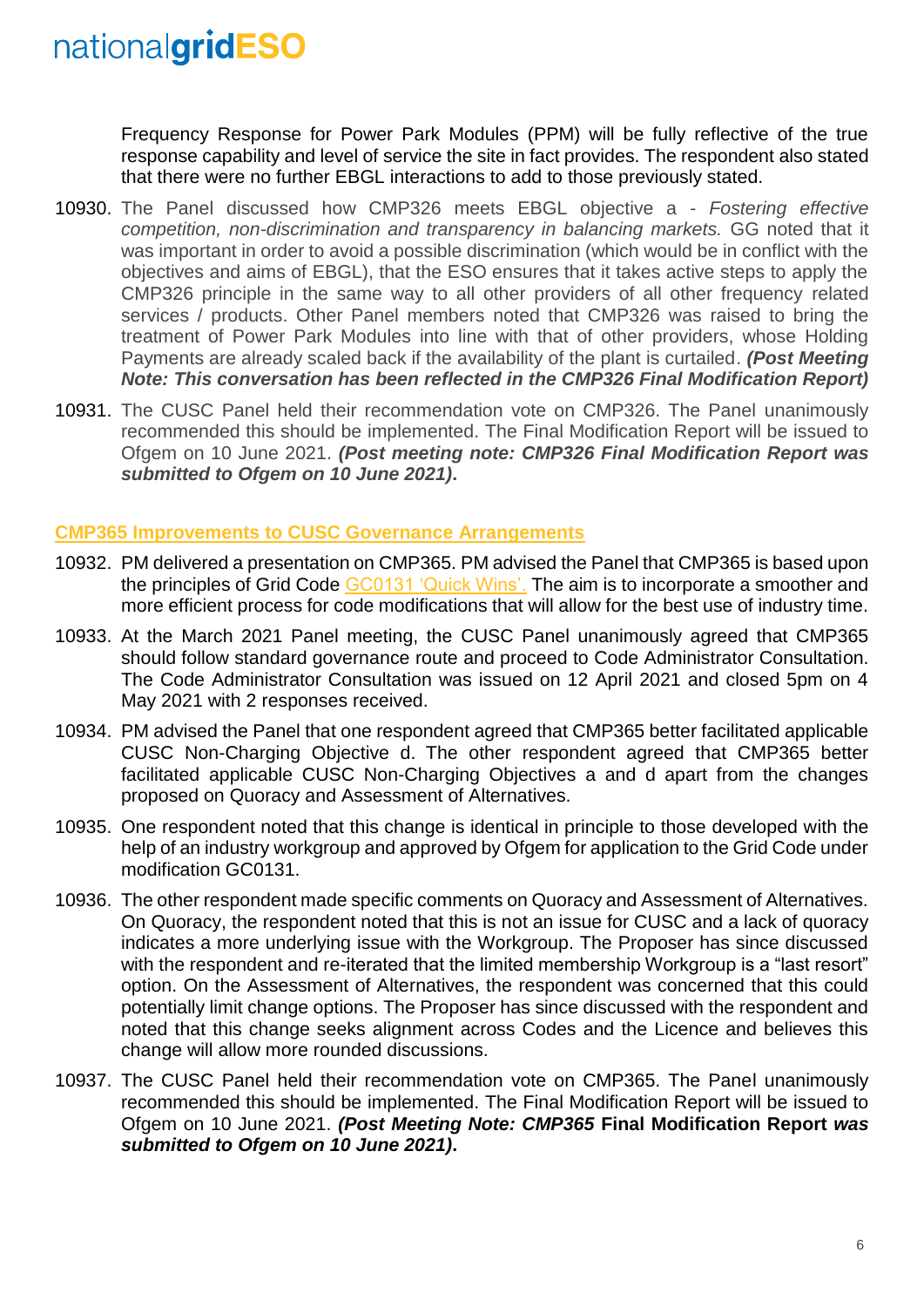## **11.** Standing Groups

## **Transmission Charging Methodology Forum (TCMF)**

10938. JW advised the Panel that TCMF was held on 6 May 2021. The presentation slides and minutes from the meeting can be found via the following link:

[https://www.nationalgrideso.com/transmission-charging-methodology-forum-and-cusc](https://www.nationalgrideso.com/transmission-charging-methodology-forum-and-cusc-issues-steering-group)[issues-steering-group](https://www.nationalgrideso.com/transmission-charging-methodology-forum-and-cusc-issues-steering-group)

The next TCMF meeting will be held on 3 June 2021.

#### **Joint European Stakeholder Group (JESG)**

10939. GG advised that the JESG meeting was held on 11 May 2021. The meeting papers can be found via the following link:

[https://www.nationalgrideso.com/industry-information/codes/european-network-codes](https://www.nationalgrideso.com/industry-information/codes/european-network-codes-old/meetings/jesg-meeting-11-may-2021)[old/meetings/jesg-meeting-11-may-2021](https://www.nationalgrideso.com/industry-information/codes/european-network-codes-old/meetings/jesg-meeting-11-may-2021)

The next JESG meeting will be held on 8 June 2021.

#### **Governance Standing Group**

10940. No further updates.

#### **EU Codes**

- 10941. No further updates for Panel.
- **12.** Update on other Industry Codes
- 10942. No further updates for the Panel.
- **13.** Relevant Interruptions Claim Report
- 10943. There were no further updates.

## **14.** Governance

#### **Which milestones can only be changed with Urgency?**

- 10944. PM confirmed that of the 32 modifications raised between 1 April 2020 and 30 April 2021, 12 had been raised as Urgent.
- 10945. PM noted that Panel have raised concerns with the number of requests for Urgency and stated that Code Admin share these concerns. PM advised that it would be good to share which of the timescales within the Modification process can only be changed by Urgency and presented a table showing the process step, the standard timescales and where any timing requirements are set out . PM concluded that although there are standard timescales for Workgroup Nominations (15 Working Days) and Workgroup Report (5 clear Working Days ahead of the Panel it is being presented to), it is in the gift of the Panel to reduce these timescales without the need for Urgency. PM added that this now will be included in Panel packs where there are Urgent Modifications to assist Panel deliberations and will also share with Proposers who are considering raising Urgent Modifications. The Panel thanked PM for reviewing the process and presenting the findings back to Panel.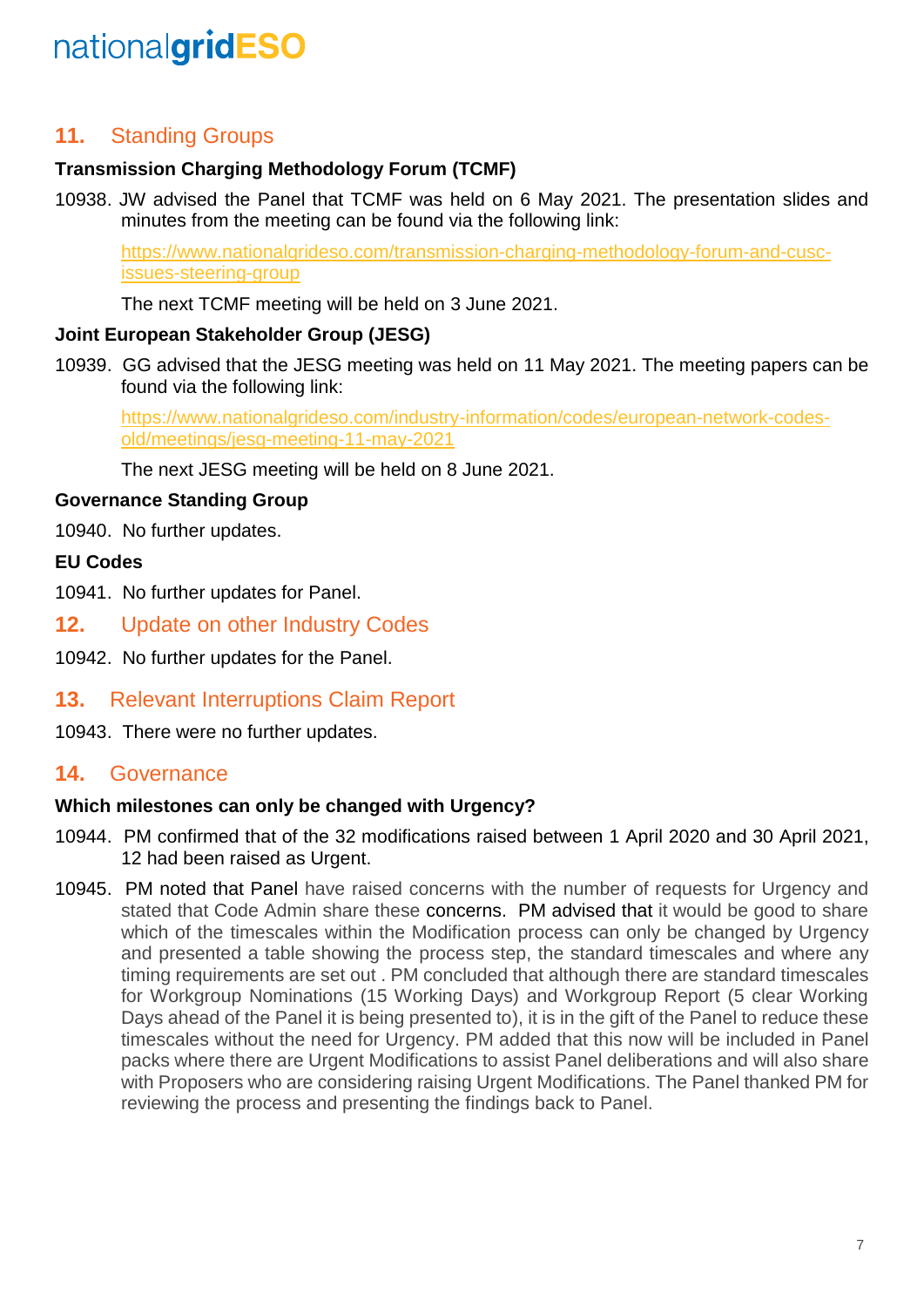## **15.** Horizon Scan

10946. PM presented the Horizon Scan to Panel. NH noted that the Energy Codes Review was missing from the Horizon Scan. PM took an action to update this on the Horizon Scan. **ACTION** 

### **16.** Forward Plan Update

#### **Code Administrator Deliverables 2021**

10947. PM advised the Panel that last week, the Code Administrator published the [annual report,](https://www.nationalgrideso.com/document/191571/download) which provides a look-back on the year just gone, and includes detailed insights into its activities. PM stated that alongside its report, it also published a forward-looking document, where it summarises its deliverables for the coming year. This has been developed based on the feedback it received in its Code Administrator survey, Markets week webinars, and the continuous feedback it seeks at forums, Workgroups, Panels and CACoP. PM presented these deliverables, which are set out in the Panel slides. The CUSC Panel had no further comments on the deliverables for 2021/2022.

## **17.** AOB

#### **General Discussion on Covid-19**

10948. The Panel noted that with current restrictions expected to be removed in the coming weeks that a discussion on meeting arrangements (specifically the balance of face to face vs virtual meetings) would be prudent. The intention is to discuss this at July 2021 Panel as prudent to allow a period of adjustment to get used to the new ways of working*. (Post Meeting Note: With the date for removal of all current restrictions being delayed to 19 July 2021, it may be better to delay this discussion to August 2021)*

#### **Market-wide Half-hourly Settlement: Implementation and Governance Arrangements**

10949. SQ from Ofgem delivered a presentation on Market-Wide Half-Hourly Settlement: Implementation and Governance Arrangements. SQ provided an overview of what the current consultation (that closes 25 June 2021) outlines and noted that as this is an industry led programme, it is important to get industry views. The full presentation slides can be found via the following link:

[https://www.nationalgrideso.com/industry-information/codes/connection-and-use-system](https://www.nationalgrideso.com/industry-information/codes/connection-and-use-system-code-cusc-old/meetings/cusc-panel-meeting-3)[code-cusc-old/meetings/cusc-panel-meeting-3](https://www.nationalgrideso.com/industry-information/codes/connection-and-use-system-code-cusc-old/meetings/cusc-panel-meeting-3)

- 10950. SQ talked through the changes required to the Codes, particularly the CUSC. SQ noted a clause will need to be added to the CUSC to ensure that the ESO comply with and operate in accordance with the governance and management of implementation of Market-Wide Half-Hourly Settlement implementation. JW questioned why such an obligation was required as the ESO are already required, under their licence, to comply with Ofgem SCRs and the ESO are already a party to the BSC. SQ agreed to share these concerns with her legal team and would reply to Panel **ACTION**
- 10951. SQ also explained that the CUSC Panel will also be required to ensure that the ESO comply with these obligations. The Chair noted that Panel is not an enforcement body and although SQ suggested that Panel's role would be a watching brief rather than a hands on role, the Panel requested clarity on what is required of them. SQ agreed to share these concerns with her legal team and would reply to Panel **ACTION**